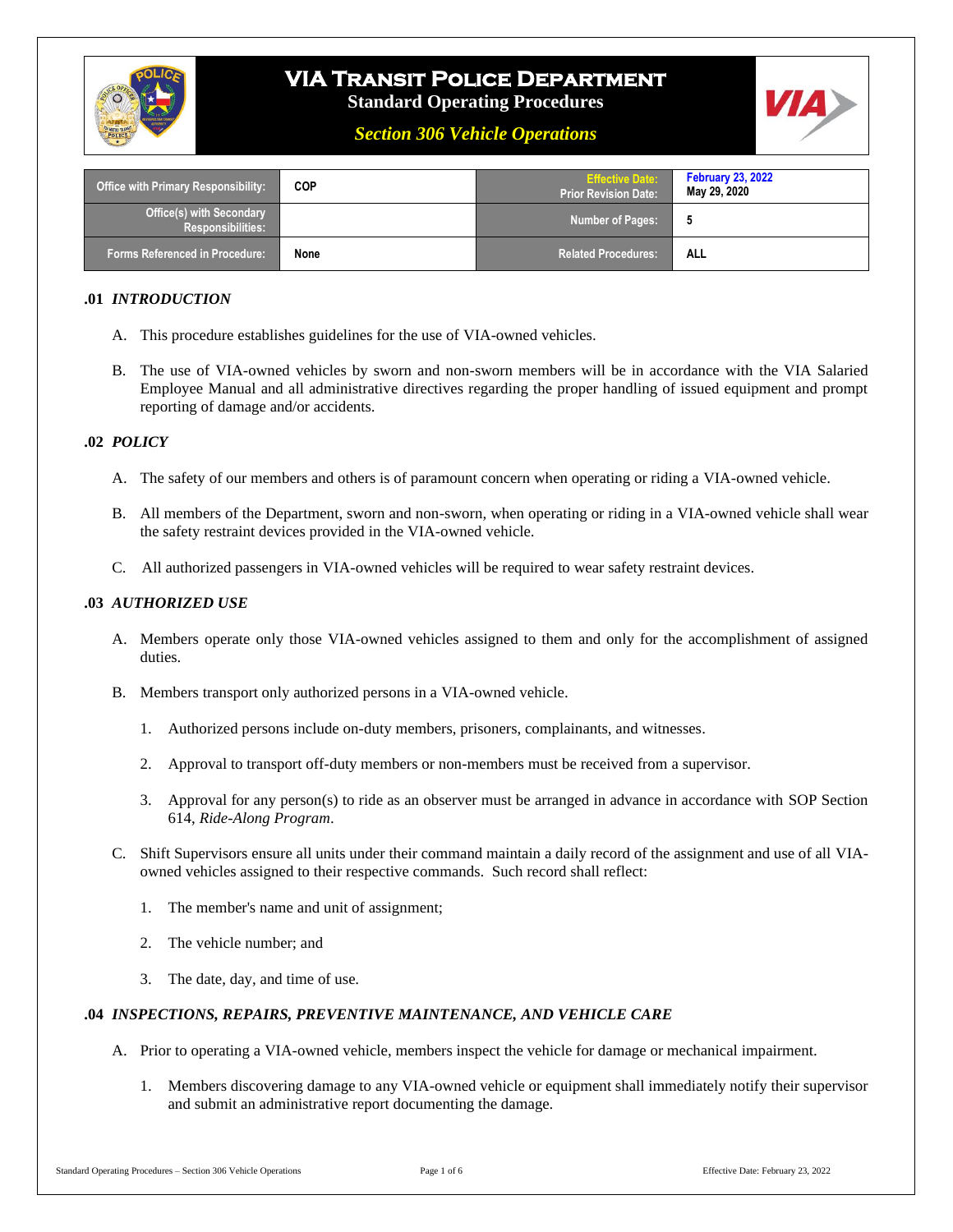

# **VIA Transit Police Department Standard Operating Procedures**



### *Section 306 Vehicle Operations*

- 2. Members discovering mechanical impairment, which may affect the safe operation of the vehicle, immediately report the condition to their immediate supervisor. The supervisor notifies the vehicle maintenance shop and addresses the issuance of a replacement vehicle, if available.
- 3. Members encountering mechanical problems with their assigned vehicle which would not ordinarily impair the safe operation of the vehicle, immediately notify their supervisor. The supervisor determines whether the vehicle is immediately repaired or kept in service and the repair made later.
- B. Members remove the laptop computer, any personal items, evidence, etc., from vehicles placed in the repair shop if the repairs cause the vehicle to remain out of service beyond the end of the officer's tour of duty.
- C. Members do not alter, modify, deface, or change any part or accessory of any VIA-owned vehicle without proper authorization.
- D. Members shall ensure proper preventive maintenance is performed on their assigned vehicle on a regular basis or when notified by the vehicle repair shop.
- E. Members shall be responsible for the appearance and cleanliness of their assigned vehicle, both interior and exterior.

### **.05** *PARKING AND CUSTODIAL RESPONSIBILITIES*

- A. Members do not expose a VIA-owned vehicle to unreasonable hazards or abuse, except in exigent circumstances.
- B. Members park VIA-owned vehicles in accordance with departmental procedures, state laws, and city ordinances, except in exigent circumstances.
- C. Members receiving a parking ticket, toll violation notice, red-light camera ticket, or any other violation involving the vehicle shall:
	- 1. Immediately submit a report detailing the reason(s) for the violation(s) and the nature of the business being conducted.
	- 2. Attach the violation notice to the report and forward through the chain of command to the Chief of Transit Police.
- G. The Chief of Transit Police makes a determination as to whether the violation was necessary for the member to complete his assigned duties.
	- 1. If the member was performing his assigned duties, the Chief of Transit Police will represent the Department in the adjudication of the ticket or violation; or
	- 2. If the member was acting outside his assigned duties, the Chief of Transit Police will return the ticket or violation notice to the member for adjudication.

#### **.06** *OUT OF COUNTY TRAVEL*

- A. Members requesting to operate a VIA-owned vehicle outside of Bexar County shall submit the appropriate Travel and Training request to their supervisor at least 2 weeks prior to the proposed travel.
- B. Members must retain original receipts for all travel expenses including, but not limited to, motor fuel charge receipts. Reimbursements are not made without the original receipts.
- C. Members receiving authorization for out of town travel will use a vehicle from their assigned unit.
- D. Members involved in a motor vehicle crash while operating a VIA-owned vehicle outside of Bexar County: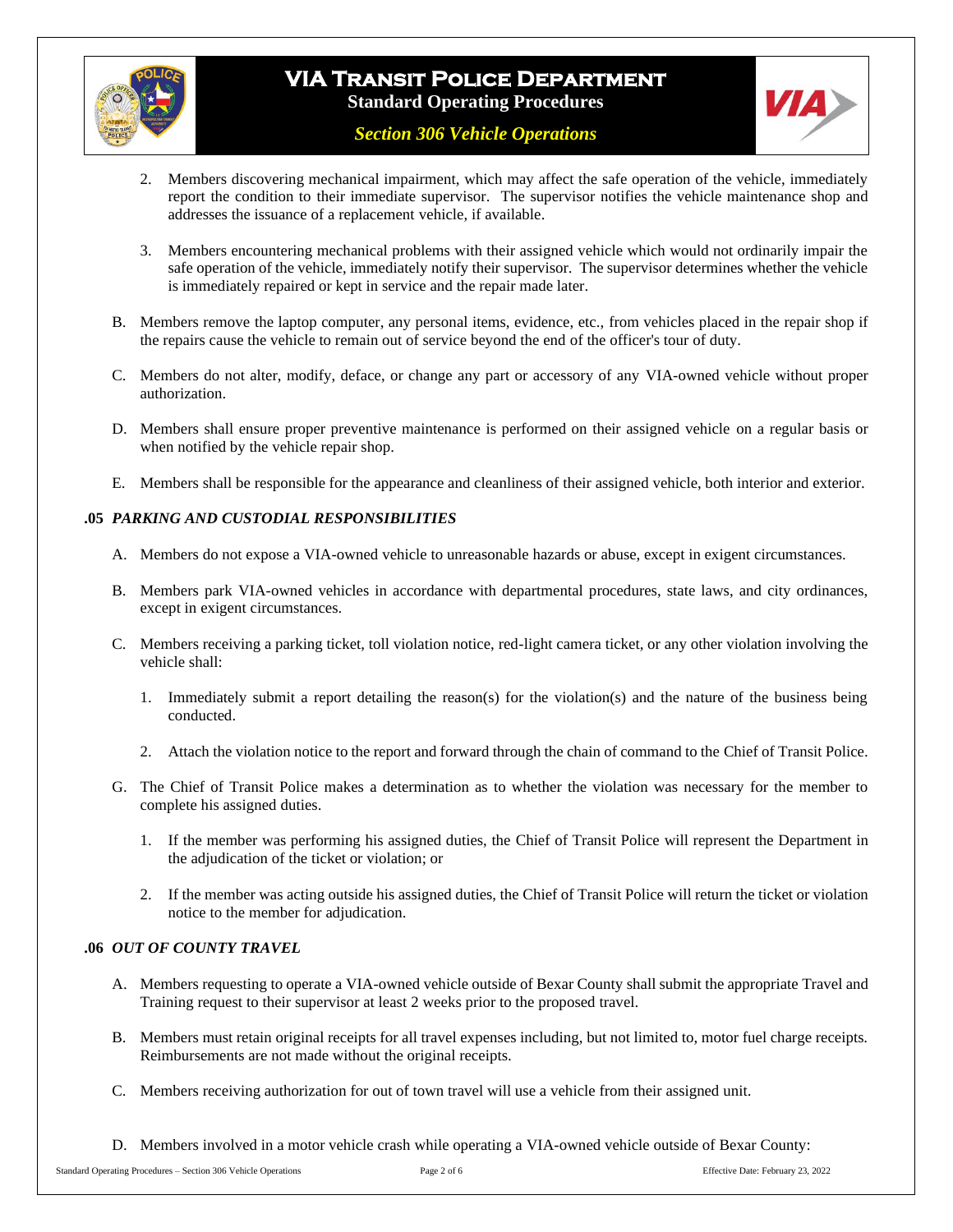

*Section 306 Vehicle Operations*

- 1. Immediately report the crash to the appropriate law enforcement agency;
- 2. Advise the investigating officer VIA is self-insured;
- 3. Obtain the report number (case or assignment number) assigned to the report;
- 4. Record any and all pertinent details of the crash

#### **.07** *NON-EMERGENCY RESPONSE*

- A. All departmental vehicles shall be driven safely and properly in full compliance with all traffic laws and regulations. Department vehicles are conspicuous symbols of authority on the streets and many people observe an officer's actions. The Officer's actions reflect on the VIA Metropolitan Transit Authority generally and specifically on the VIA Metropolitan Transit Police Department. Each officer must set an example of good driving behavior and habits.
- B. If delayed while in route to a non-emergency call, the Officer should notify the dispatcher.

#### **.08** *EMERGENCY RESPONSE*

- A. The Department recognizes its responsibility to apprehend criminals and to respond in an expedient manner to requests for immediate assistance to save a life or to prevent a victim from sustaining serious injury.
- B. Officers, in the emergency operation of emergency vehicles, exercise due regard for the safety of all persons, constantly aware no assignment is too important, and no tasks are to be expedited with such emphasis that the basic principles of safety are jeopardized.
- C. Officers are held accountable for the consequences of reckless disregard for the safety of others and violations of this procedure.

#### **.09** *DISCUSSION ON EMERGENCY OPERATIONS:*

- A. The VIA Transit Police Department requires its officers to exhibit a sense of prudent judgment derived from Departmental training, acquired knowledge, skills, and ability in the operation of all emergency vehicles.
- B. The sanctity of human life and individual liberties are immeasurable elements of modern society which vests police officers with the responsibility for the preservation and protection of its paramount values. In the pursuit of this responsibility, officers maintain the understanding that protection of property and apprehension of criminal offenders is subservient to the protection of life, including their own.
- C. VIA Transit Police Department Officers are authorized to operate their vehicles as emergency vehicles under emergency operations only in the approved manner outlined below.
- D. The VIA Transit Police Department has instituted a "No Chase" policy. Members of the VIA Transit Police Department are not allowed to initiate, enter or engage in any vehicle pursuit by this or any other jurisdiction's police department under any circumstances.

#### **.10** *ENVIRONMENTAL FACTORS*

Officers operating emergency vehicles must exercise sound judgment, carefully consider the facts, and weigh the seriousness of the offense against the consequences of jeopardizing the safety of others by continually evaluating the following existing environmental factors:

1. Time of day and day of week;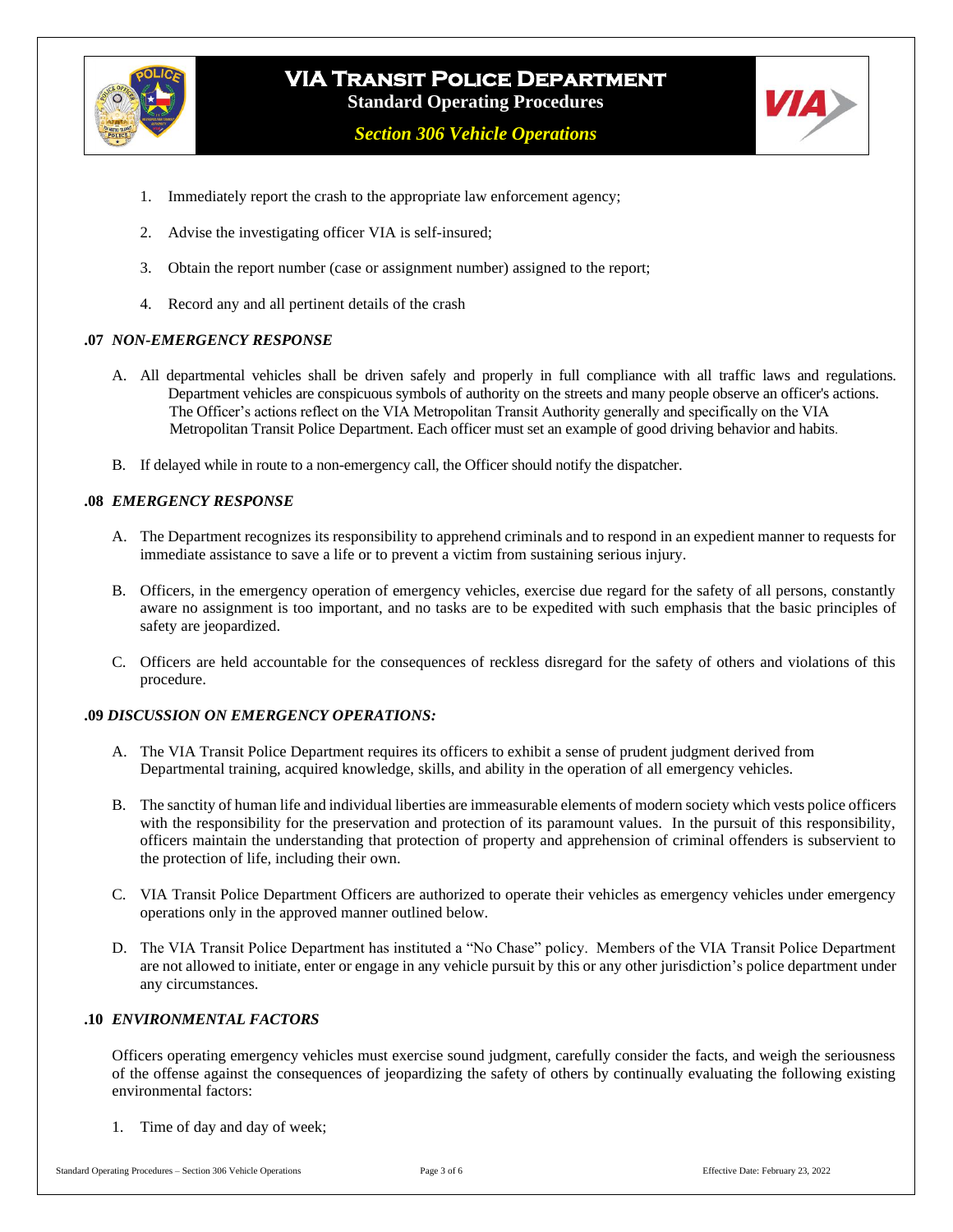

- 2. Lighting conditions;
- 3. Volume of traffic, both pedestrian and vehicular;
- 4. Type of roadway;
- 5. Condition of the roadway (i.e., dry, wet, paved, or gravel);
- 6. Weather conditions (i.e., clear, overcast, rain, or fog);
- 7. Condition of the emergency vehicle and fleeing vehicle;
- 8. Speeds of the emergency vehicle and fleeing vehicle;
- 9. Distance to be covered;
- 10. Types of traffic control signals or devices; and
- 11. School zones or areas where large crowds gather.

#### **.11** *EMERGENCY RESPONSE GUIDELINES*

- A. Only emergency vehicles will be utilized for emergency operations.
- B. Officers will not drive emergency vehicles the wrong way on an expressway, an expressway exit or entrance ramp, a divided highway, or any other street or highway designated for one-way traffic.
- C. Officers will not transport prisoners, witnesses, suspects, complainants, or any person who is not a member of the Department who has not signed a liability waiver when driving emergency vehicles in emergency operations.

#### .**12** *RESPONDING TO EMERGENCY CALLS*

- A. Authorization for Code-Two or Code-Three emergency response:
	- 1. Officers are authorized to make a Code-Two or Code-Three response only when assigned by the dispatcher or with verbal, on-air supervisory approval.
	- 2. The dispatcher shall verbally specify the response is Code-Two or Code-Three. The officer shall verbally acknowledge the response is Code-Two or Code-Three.
	- 3. If an officer on a Code-One response determines a need to increase to a Code-Two or Code-Three response, he may only do so with verbal on air approval from a supervisor.
	- 4. If information becomes available which changes the status of a response from Code-Two or Code-Three to Code-One, all officers assigned shall verbally acknowledge the change and immediately slow down to a Code-One response.
- B. Officers authorized to respond to Code-Two or Code-Three emergency calls may utilize emergency vehicles for emergency operations, provided:
	- 1. The emergency lights and siren are activated;
	- 2. The posted speed limit is not exceeded by more than ten (10) miles per hour on Code-Two calls;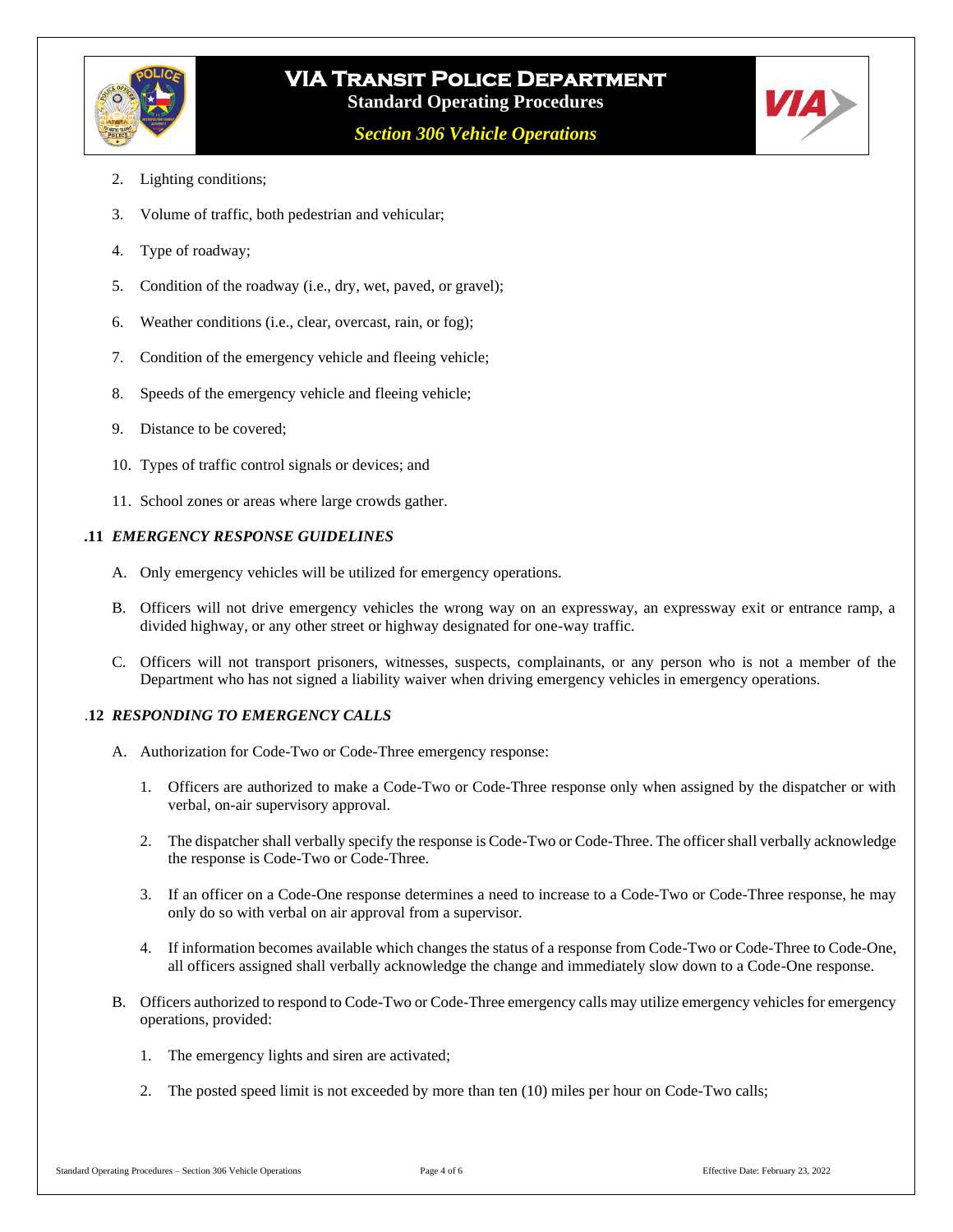

# **VIA Transit Police Department Standard Operating Procedures**



*Section 306 Vehicle Operations*

- 3. Officers will come to a complete stop at all traffic control devices which require a stop under normal driving conditions and in consideration to vehicular and pedestrian traffic (i.e., stop signs, red lights, and flashing red lights) and proceed when it can be done safely;
- 4. Officers will reduce speed for vehicles and pedestrians at intersections marked by yield signs or yellow flashing lights and proceed when it can be done safely;
- 5. Officers will reduce speed and proceed when it can be done safely when driving emergency vehicles into or through school zones during normal school hours or into areas where large crowds are known to congregate, such as city parks and outdoor public events; and
- 6. Officers should notify the dispatcher of any delays while in route to an emergency call. (I.E. Heavy traffic, train blocking the roadway, etc.)
- 7. Officers will exercise due regard for the safety of all persons.
- D. For an officer to respond to a Code-Two or Code-Three emergency call without using emergency lights or siren, as allowed by the Texas Transportation Code, Section 546.004, an officer must first receive verbal, on-air authorization from a supervisory officer.

#### **.13** *RESPONSE CODES DEFINED*

- A. Code-One Normal Response Officers shall obey all traffic laws. Emergency lights and siren are not activated.
- B. Code-Two Emergency response Emergency lights and siren are activated. The posted speed limit is not exceeded by more than ten (10) miles per hour
- C. Code-Three Emergency response Emergency lights and siren are activated. Officers may exceed the speed restrictions of a code-two response ONLY if safe to do so.

#### **.14** *DAMAGE / ACCIDENTS*

- A. All vehicle crashes involving a VIA-owned vehicle shall be immediately reported to the on-duty supervisor as per Section 200 Code of Conduct 4.10. Additionally:
	- 1. On-Scene crash investigations involving VIA-owned vehicles will be conducted by the appropriate jurisdictional law enforcement agency.
	- 2. The VIA Safety Department will also respond to the scene of a crash involving VIA-owned vehicles to investigate the crash for the purpose of internal review. This review is conducted by the Safety Department.
	- 3. The Transit Police Best Practices Program Coordinator shall conduct an annual analysis of all crashes involving department members operating a VIA-owned vehicle and make recommendations to the Chief of Transit Police on training or other measures which may reduce crashes. The Chief of Transit Police may also consider input provided by the Safety Department.
	- 4. All VIA Transit Police Department members shall be trained on the "Smith System" driving course within six months of employment.
- B. Any damage to a VIA-owned vehicle while assigned to an officer, regardless of how the damage occurred, shall be immediately reported to the on-duty supervisor.